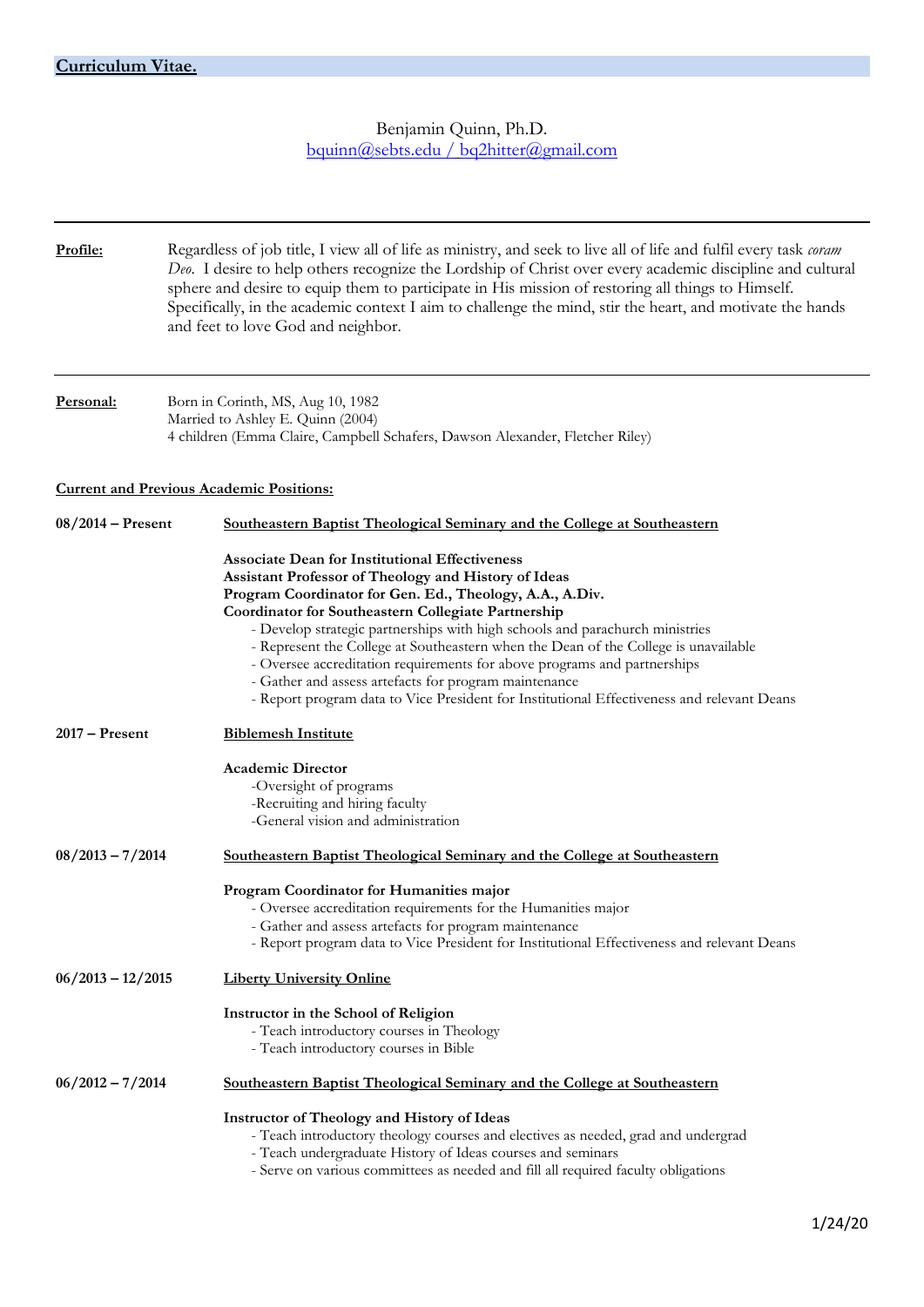| $08/2010 - 05/2012$         | <b>Southeastern Baptist Theological Seminary</b>                                                                                                    |
|-----------------------------|-----------------------------------------------------------------------------------------------------------------------------------------------------|
|                             | Teaching Assistant to Dr. Bruce Ashford, Provost and Dean of Faculty, SEBTS                                                                         |
|                             | - Co-teach classes as determined by Dr. Ashford                                                                                                     |
|                             | - Substitute teach in Dr. Ashford's absence<br>- Develop syllabi for certain courses                                                                |
|                             | - Grade graduate and undergraduate assignments and facilitate online needs                                                                          |
| $1/2012 - 5/2012$           | <b>Southeastern Baptist Theological Seminary</b>                                                                                                    |
|                             | Assistant to the Director of the L. Russ Bush Center for Faith and Culture<br>-Manage CFC's blog and content                                        |
|                             | -Liaise with students on behalf of the Director for the Center                                                                                      |
|                             | -Assist with event planning and logistics coordination                                                                                              |
|                             | -Assist the Director with MA Philosophy of Religion responsibilities<br>-Miscellaneous as needed by the Director                                    |
| Education:                  | 2014—Ph.D., Theology, Trinity College, University of Bristol, UK                                                                                    |
|                             | Thesis: "Augustine's Sapiential Theology: An Exploration and Assessment of Sapientia in the Thought of St.                                          |
|                             | Augustine" Supervisor: Rev. Dr. Craig Bartholomew (Trinity College, Bristol), 2 <sup>nd</sup> Supervisor, Lewis Ayres,<br>University of Durham (UK) |
|                             | 2010—Th.M., Christian Ethics, Southeastern Baptist Theological Seminary, Wake Forest, NC                                                            |
|                             | Project Title: A Study in the Doctrine of Wisdom with Particular Emphasis in Augustine's Thought                                                    |
|                             | Supervisor: Dr. Mark Liederbach (SEBTS)                                                                                                             |
|                             | 2008—M.Div., Christian Ministry, Southeastern Baptist Theological Seminary, Wake Forest, NC                                                         |
|                             | 2005-B.A., Biblical Studies, Union University, Jackson, TN                                                                                          |
|                             |                                                                                                                                                     |
| <b>Teaching Experience:</b> | Historical Theology, Design, teach and facilitate the course as lead professor in accordance with                                                   |
|                             | guidelines set for the College at Southeastern curriculum                                                                                           |
|                             | Theology of Work/Vocation (Funded by the Kern Family Foundation), Co-Taught and co-                                                                 |
|                             | developed with Prof. Walter Strickland.                                                                                                             |
|                             | Contemporary Theological Issues: Augustine and Wisdom, Design, teach, and facilitate the course in                                                  |
|                             | accordance with both graduate and undergraduate expectations set for by Southeastern.                                                               |
|                             | Readings in Christian Theology, Design, teach, and facilitate the course as lead professor in accordance                                            |
|                             | with guidelines set for in the College at Southeastern curriculum.                                                                                  |
|                             | History of Ideas I, Design, teach, and facilitate the course as lead professor in accordance with guidelines                                        |
|                             | set for in the College at Southeastern curriculum.                                                                                                  |
|                             | History of Ideas II, Design, teach, and facilitate the course as lead professor in accordance with                                                  |
|                             | guidelines set forth in the College at Southeastern curriculum.                                                                                     |
|                             | History of Ideas IV, Design, teach, and facilitate the course as lead professor in accordance with                                                  |
|                             | guidelines set forth in the College at Southeastern curriculum.                                                                                     |
|                             | Theology and Culture, Teach and facilitate the course as lead professor in accordance with                                                          |
|                             |                                                                                                                                                     |
|                             | guidelines set forth in the College at Southeastern/SEBTS curriculum.                                                                               |
|                             | Christian Theology I, II, and III, Teach and facilitate the course as lead professor in accordance with                                             |
|                             | guidelines set forth in the SEBTS catalogue. First sections of Theo II and III to be taught in Fall 2015 and                                        |
|                             | Spring 2016 respectively.                                                                                                                           |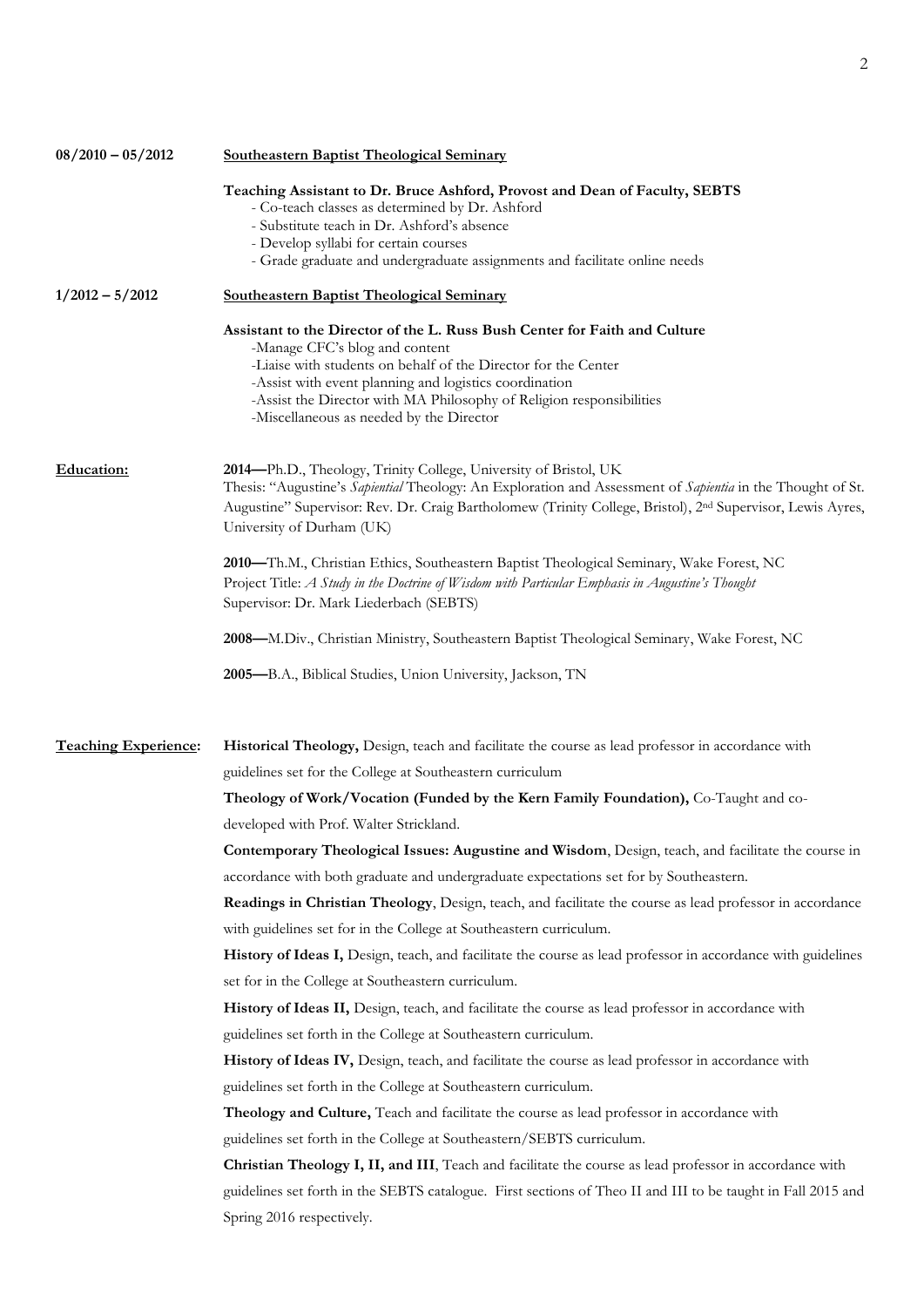**Study of a Selected Theologian (20th Century Theologians),** Available to teach when needed, helped develop curriculum, syllabi, and exams.

**Theology of Worship (both undergraduate course and PhD seminar),** Design, teach, and facilitate the course as lead professor in accordance with guidelines set forth in SEBTS catalogue. First undergrad section to be taught in Spring, 2016.

**Contemporary Theological Issues: Conversing with the Culture**, Co-Taught with Dr. Bruce Ashford. Developed curriculum, reading list, exams, and instructed.

 **Contemporary Theological Issues: Doctrine of Scripture,** Co-Taught with Dr. Bruce Ashford. Developed curriculum, reading list, exams, and instructed.

### **Related Academic Experience:**

**2004-05—**Ryan Center for Biblical Studies. Jackson, TN. Served as student assistant to Director of the Center fulfilling various tasks.

**2009—**Invited attendee of Scripture and Hermeneutics Seminar, A Conversation with Ellen Davis, New Orleans, LA.

**2009 – 2011—**Director of Student Development, oversaw all recruiting for Graduate and Undergraduate

programs**,** managed approximately 25 staff, developed partnership with like-minded entities in effort to undergird the institutional mission.

**2010—**Invited attendee of *Dooyeweerdian Philosophy* Seminar with Dr. Henk Geertsema, Paideia Centre for Public Theology, Ancaster, Ontario, Canada.

**2010—**Invited attendee of Scripture and Hermeneutics Seminar, A Conversation with Edith Humphrey, Atlanta, GA.

**2011—**Song leader and invited attendee for *Paideia Gathers*, Paideia Centre for Public Theology, Ontario, Canada.

**2011—**Music leader and invited attendee of Scripture and Hermeneutics, A Conversation with N.T. Wright, San Francisco, CA

**2012—**Song leader and invited attendee for *Paideia Gathers; The Cosmic Scope of Christ's Redemption*, Paideia Centre for Public Theology, Chattanooga, TN (forthcoming).

**2014—**Successful examination and defense of dissertation work thus resulting in upgrade to PhD candidate status. Examiners: Oliver O'Donovan and Andrew Goddard.

**2014—**Invited song leader and attendee of Scripture and Hermeneutics Seminar, A Manifesto for Theological Interpretation, San Diego, CA.

**2015—**Invited participant in Oikonomia Network Faculty Workshop, Tempe, AZ.

**2016—**Invited participant in Acton University, Grand Rapids, MI

**2016—**Chair of Scripture and Doctrine Seminar, Institute for Biblical Research, San Antonio, TX.

**2017—**Academic Director of the BibleMesh Institute, *institute.biblemesh.com*

**2017—**Journal Editorial Board, Southeastern Theological Review

#### **Ministerial Experience:**

**2018-Present**, Pastor, Holly Grove Baptist Church, Spring Hope, NC **2010-2018**, active member, small group host, and Life Change instructor at North Wake Church, Wake Forest, NC.

**2008**, Interim Pastor, Holly Grove Baptist Church, Spring Hope, NC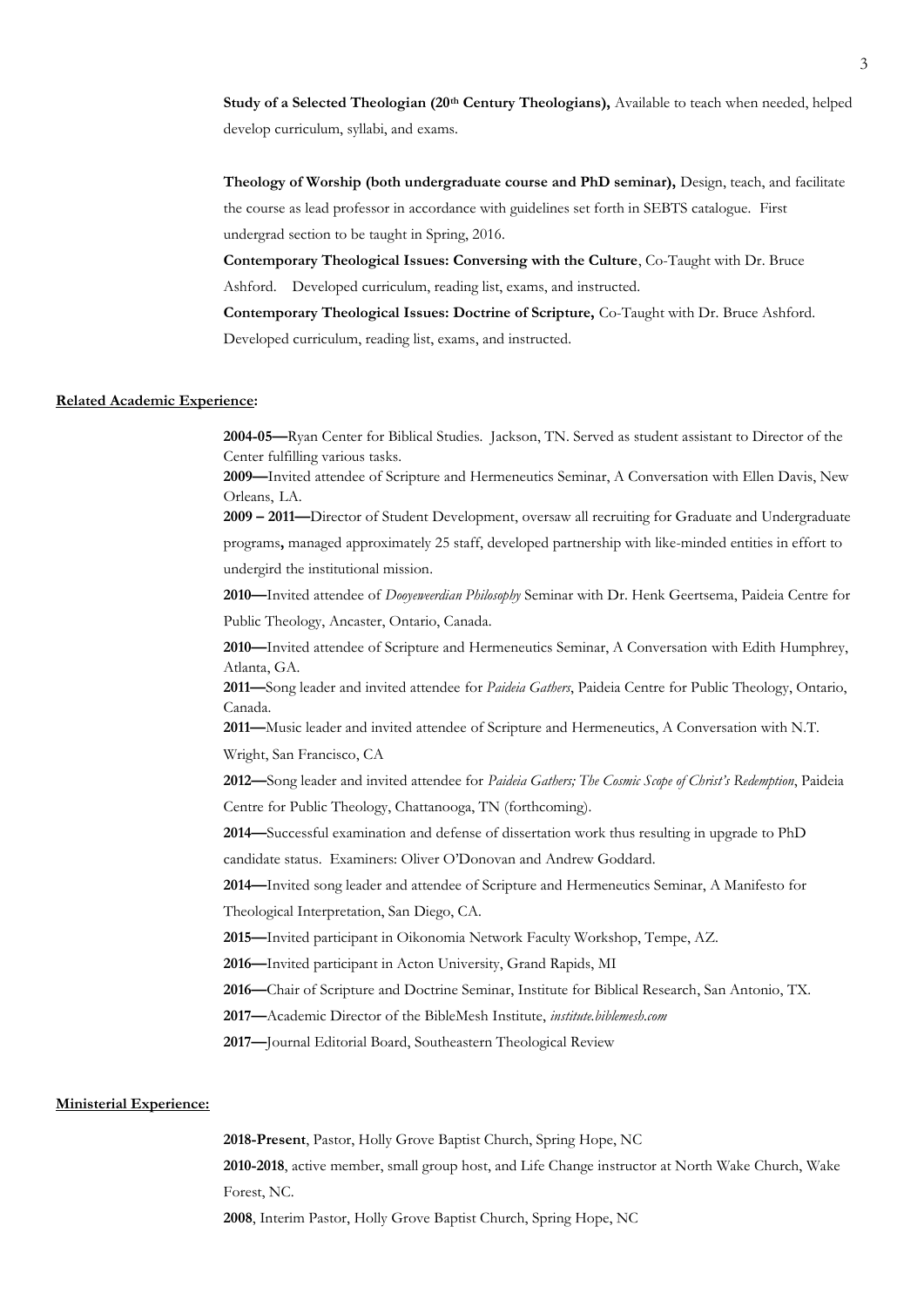**2006-09**, Associate Pastor, Holly Grove Baptist Church, Spring Hope, NC (with exception of interim period)

**2001—Present**, Guest speaker and worship leader at various ministry events.

**2001-05**, Leader of praise and worship team, InsideOut, for over four years leading a Sunday night student service at Oakland Baptist Church in Corinth, MS.

**2002-03**, Chaplain of NEMCC football team for the 2002-2003 season

**2001-03**, FCA president at Northeast Mississippi Community College

### **Publications/Presentations:**

"Augustine's Wise Preaching of the Psalms." Article in *Southeastern Theological Review* (Summer 2011), 53-70.

"Augustine's Wise Preaching of the Psalms." Paper Presentation at Trinity College, Bristol, UK, June 2011, at the International Students Conference.

"Where Shall Wisdom be Found?' in Augustine" ETS in San Francisco, CA, November 2011

Review of *Colin Gunton and the Failure of Augustine*, by Bradley Green. *Themelios*, Fall 2012.

"Paper or Plastic? At the Intersection of Creation and Wisdom in Augustine" Paper Presentation at Trinity College Bristol, UK, June 2013, at the International Students Conference.

Review of *The Theology of Augustine: An Introduction to His Most Important Works*, by Matthew Levering, *Themelios*, Fall 2013.

"The Coupling and Conduit of Creation: Thoughts on an Augustinian Accent For Creation Stewardship" Presentation at the GIBS/CFC Second Theoecology Symposium To Promote Christian Creation Stewardship, November, 2014.

"Why Every Christian Should Wear a Clerical Collar" Intersect: Wisdom Forum (funded by Kern Family Foundation), Southeastern Baptist Theological Seminary, February, 2015.

*Augustine's* Sapiential *Theology: An Exploration and Assessment of Sapientia in the Thought of St. Augustine*, Doctoral Thesis, Trinity College, University of Bristol, 2014.

*Every Waking Hour: An Introduction to Work and Vocation for Christians*, Co-authored with Prof. Walter Strickland. Lexham Press, 2016

*The Gospel & Work (Gospel for Life)*, Co-authored with Dr. Bruce Ashford. Editors Russell Moore and Andrew Walker. Broadman & Holman, 2017.

*Worldview and the Christian Life*, Co-authored with Dr. Bruce Ashford and Dr. Jamie Dew, (forthcoming)

*Learning to Walk Again: an Introduction to Proverbs* (working title), Lexham Press, (forthcoming)

"Wisdom and the Good Life: Learning to Walk Again" Intersect: Wisdom Forum (funded by Kern Family Foundation), Southeastern Baptist Theological Seminary, March, 2018.

"Where Shall Anthropology be Found in Wisdom? : Reflections from Proverbs on Theological Anthropology". Institute for Biblical Research – Scripture and Doctrine Seminar, November, 2018

Review of *On the Road with Saint Augustine: A Real-World Spirituality for Restless Hearts*, by James K. A. Smith, Brazos Press, Fall 2019. <https://henrycenter.tiu.edu/sapientia>

Review of Herman Bavinck's "Christian Worldview", (ERLC) February 2020